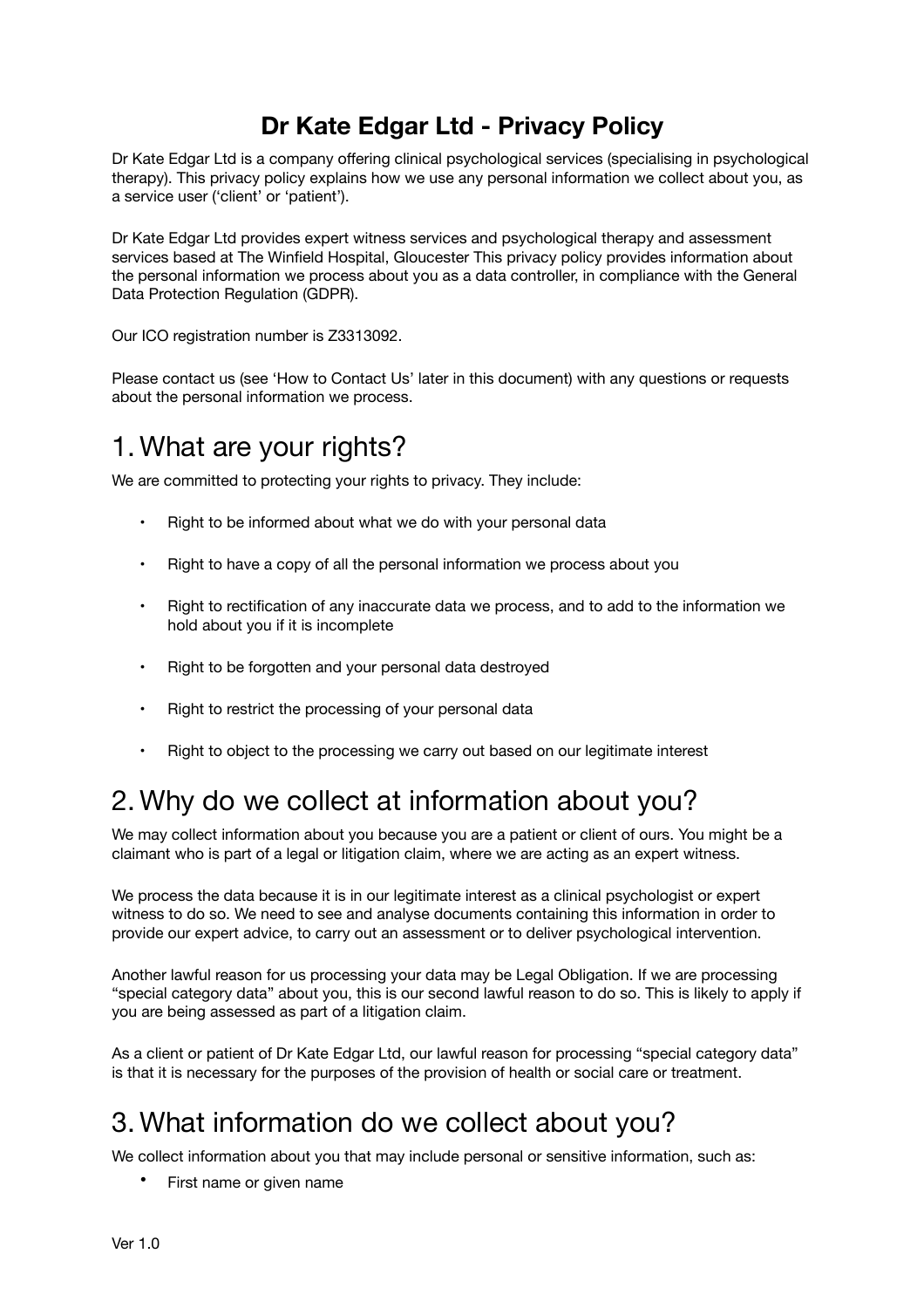- Family name or surname
- **Address**
- Telephone numbers
- Date of birth
- Gender (or preferred identity).
- Age.
- Date of Birth.
- Relationships & children
- Occupation.
- Address.
- Telephone/SMS number
- Email address
- Video call username

To make sure that you are assessed and/or treated safely and appropriately, we record your personal information, such as your name, address, as well as all contacts you have with the Company such as appointments and the results of assessments and letters relating to your care/report. Your data is kept confidential within the Company at all times.

We also process personal data pursuant to our legitimate interests in running our business such as:

- Invoices and receipts
- Accounts, VAT and tax returns

### Patients/Clients (Therapy or private assessment)

When you are a patient or client of Dr Kate Edgar Ltd we record all your treatment and details of your appointment so that your clinician can plan your treatment correctly. In addition to the personal information above, we may also collect information regarding:

- Relationships
- Medical conditions (if relevant)
- **Occupation**
- Prescribed medication.
- Psychological history and current difficulties.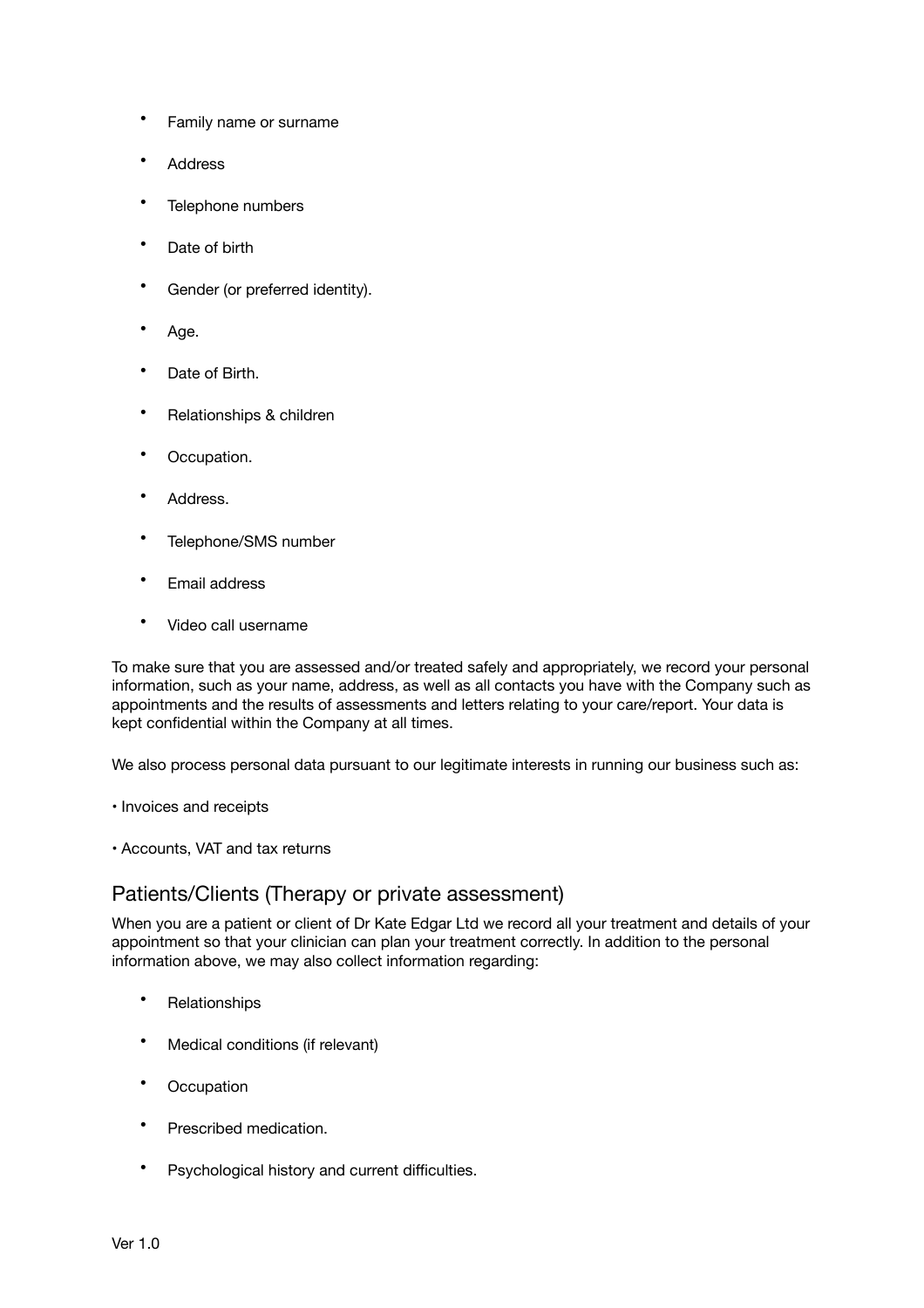- Sexuality
- Offences (including alleged offences)
- Financial information, including bank account details (if you are a private patient/client of APS)

We may collect some of this information from your insurance company if you have one, and some of this information will be collected directly from you.

### Clients undertaking Court Reports

In the case of a court report we retain the information as required by the courts or your solicitor.

In addition to the personal information above, we may also collect information regarding:

- Medical conditions (if relevant)
- Prescribed medication.
- Psychological history and current difficulties.
- Sexuality
- Offences (including alleged offences)

We may be given some of this information from your solicitor or the party instructing us for the purposes of litigation, and some of this information will be collected directly from you.

In many cases, an individual has consented to the transfer of their personal data to us. Where an individual has consented, he or she may easily withdraw it by notifying Name at the Name's email address out above.

## 4. How do we store the information about you?

We take your privacy very seriously.

We are committed to taking the necessary steps to protect any individual identifying information that you provide to us. Once we receive your data, we take specific measures to ensure its security on our systems:

Confidential digital information is stored in a Dropbox Professional Account (see Security Policy).

Confidential information recorded on paper is securely stored in a locked filing cabinet out of sight.

Confidential information sent by the psychologist via the internet will be encrypted and password protected, with this sent separately by text or phone call.

Letters sent by surface mail to GPs and other health professionals will be clearly marked 'Confidential'.

All electronic devices that are used to access stored information (i.e. laptop and phone) will be password or finger print protected.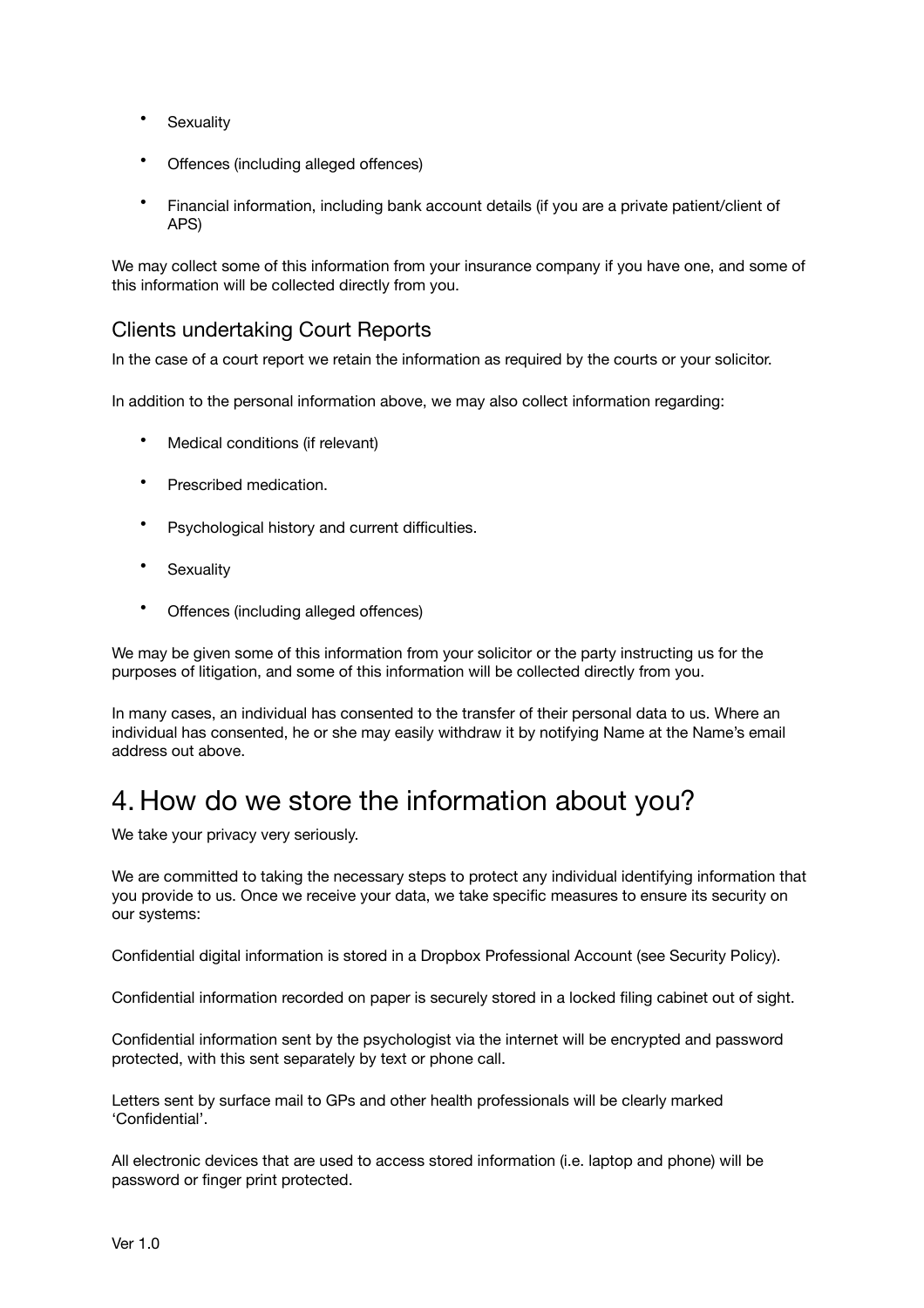Your telephone number will be stored in the phone contacts lists under your first name and the initial of your surname. Please do not send sensitive information via text message.

All personal information provided is stored in compliance with EU General Data Protection Regulations (GDPR) rules.

# 5. How long do we keep your information for?

We do not keep your data for longer than is necessary.

Administrative data is retained for up to eight years as necessary, in the unlikely event there are queries from HMRC. Where it is not necessary to retain the data for eight years, it is destroyed as soon as possible.

#### Patients/Clients (Therapy or private assessment)

Personal data in legal cases is retained, where necessary, for eight years in compliance with our professional indemnity obligations. Where this is not necessary, it is destroyed on the conclusion of the case.

### Clients undertaking Court Reports

Personal data in legal cases is retained, where necessary, for eight years in compliance with our professional indemnity obligations. Where this is not necessary, it is destroyed on the conclusion of the case.

### 6. Who do we share your personal information with?

Your information is kept confidential at all times and is only shared where this is necessary to deliver our services. Details of who we may share data with are provided in the following sections.

### Patients/Clients (Therapy or private assessment)

Having received the various consents provided for by your signing of the 'New Client Declaration Form' we will sometimes share data with third parties as required to deliver treatment.

Your information will only be shared with outside organisations if they are directly involved in your care/case, for instance, your insurer if they are funding your treatment, your GP, or others involved in your care. During our first meeting we will discuss with you who we would discuss your care with, and what details we would share with them.

If your own health or safety is in jeopardy, and ideally with your agreement, we may share your contact information with an emergency healthcare service (e.g. Mental Health Crisis Team).

In many circumstances we will not disclose personal data without consent.

However, when we investigate a complaint we may need to share personal information with other relevant bodies.

If we need to share your information in a manner that is additional to that covered by the 'New Client Declaration', we will endeavour to ask for your permission for this. We may not be able to ask your permission under special circumstances where we are legally required to share data.

### Clients undertaking Court Reports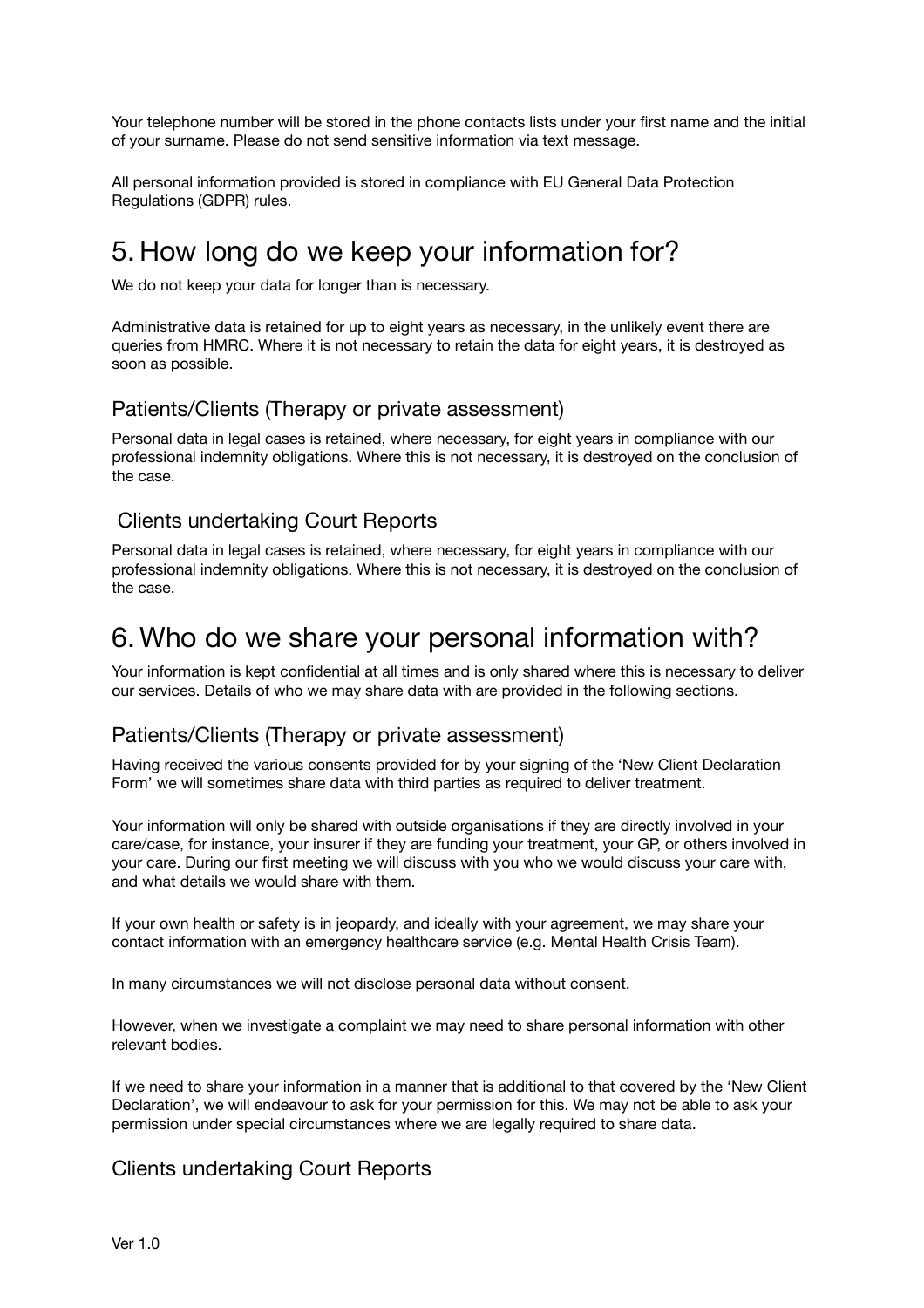We share personal data strictly on a need to know basis.

We do not share personal data with anyone external to the organisation, other than with:

- Those who have instructed us as an expert witness
- Outsourced service providers such as photocopying companies and digital dictation services, pursuant to GDPR compliant written contracts
- With others pursuant to a court order

#### Special Circumstances

If we become aware of your intent to cause harm to another person/organisation (e.g. terrorism), the law may require that we inform an authority without seeking your permission. In such a situation, the law may require that we share your personal information without your knowledge.

### More Information

By contacting us (see 'How to Contact Us' later in this document) you can also get more details on:

- agreements we have with other organisations for sharing information;
- circumstances where we can pass on personal data without consent for example, to prevent and detect crime and to produce anonymised statistics;
- our instructions on how we collect, use and delete personal data; and
- how we check that the information we hold is accurate and up to date

# 7. How you can you access your information and correct it, if necessary?

Dr Kate Edgar Ltd tries to be as open as it can be in terms of giving people access to their personal information. Individuals can find out if we hold any personal information by making a 'subject access request' or 'Right of Access' under the Data Protection Act and the General Data Protection Regulation. We will then supply to you:

- A description of all data we hold about you
- Inform you how it was obtained (if not supplied by you)
- Inform you why, and for what purposes, we are holding it
- What categories of personal data are concerned
- Inform you who it could be disclosed to
- Inform you of the retention periods of the data
- Inform you around any automated decision making including profiling